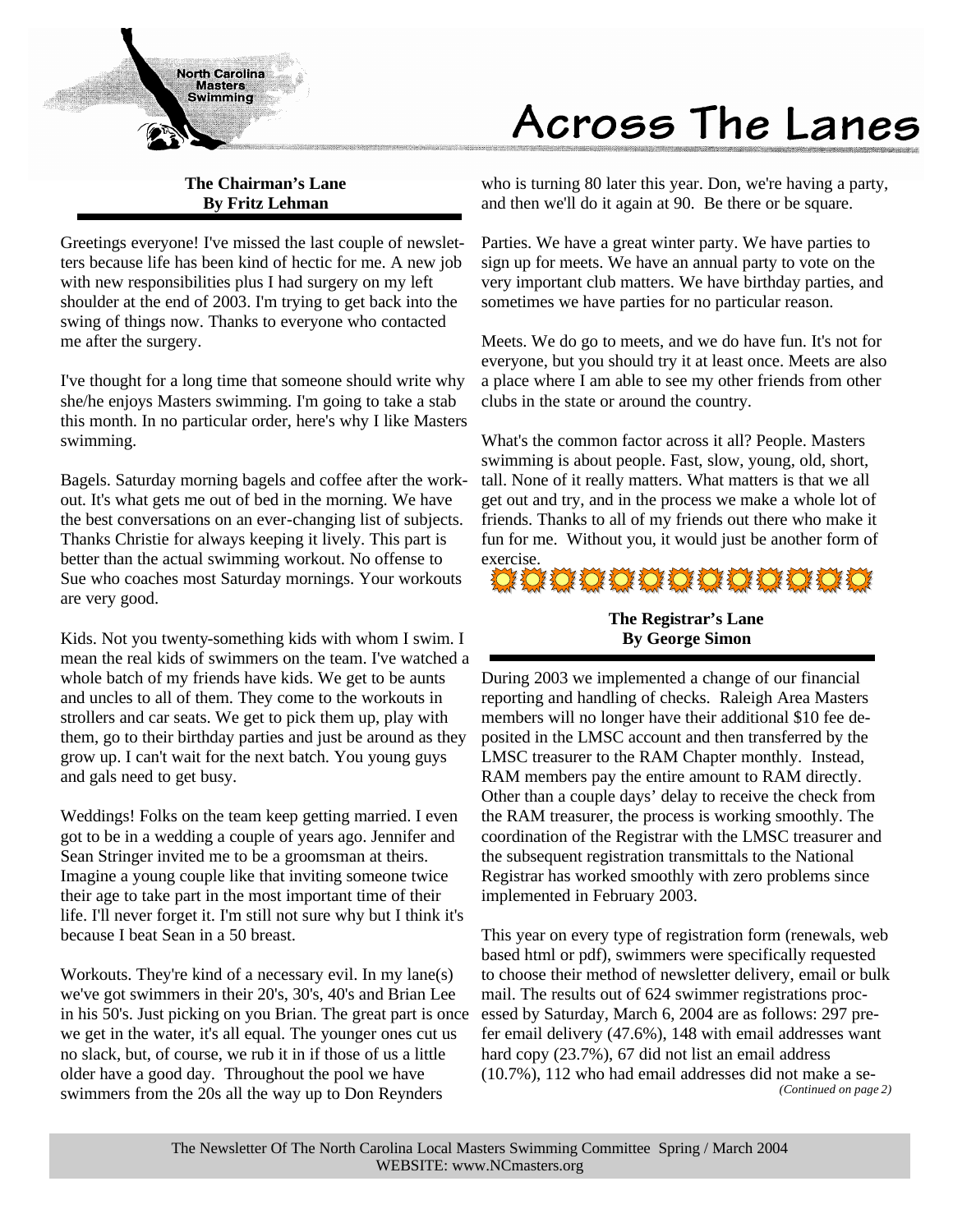#### *(Continued from page 1)*

lection (17.9%), 14 of the 112 not making a selection chose email last year. Due to the high volume of SPAM on the Internet, and the frequent changing of individual user IDs, it is not abnormal to have 10 to 20 email bounces for each newsletter or general information email. An attempt is made to verify an email address when a bounce is received to ensure it is not a typo when the address was entered into the database. While email is a good method of delivery, it is not perfect, and for those who choose to have our newsletter notification via email, it's possible they may never know about the availability of an issue.

Registration numbers appear to be higher this year than previous years. On March  $6<sup>th</sup>$  2004, the LMSC had 31 more  $2004$  members than on March  $6<sup>th</sup>$  2003 for 2003 members. Our 2003 membership was our all time highest at 720. 624 memberships have been processed as of Saturday March 6th; the same number was not processed until April  $16<sup>th</sup>$  of last year. This can be attributed to some teams such as the brand new Twin Rivers YMCA Masters from New Bern with twelve net new members, and MAC in Charlotte as well as the Tar Heel Aquatic Team in Durham actively recruiting membership.

One activity that we need to continue planning for is the 2005 US Aquatic Sports National Convention to be held in Greensboro in September 2005. Our LMSC is responsible for hosting the USMS hospitality room. With the Triad area teams having small numbers, members from the LMSC will most likely be needed to help staff the room for the five days of the convention. The National organization pays for the supplies, but we need to plan to staff the hospitality suite and plan some type of function for USMS members attending the national convention. Also, we need assistance from our Greensboro folks in obtaining pool space for early morning swim practice. It would be very nice to have plenty of space convenient to the convention center. Someone needs to be appointed from the Triad area as the liaison to the USMS National Convention Committee.



# **Charlotte Swimmasters Sunbelt Championships By Bernie White**

This year there were 193 swimmers from Georgia to West Virginia and Ohio who competed. By far the largest age group was Mens 40-44 with 21 competitors. Ruth Battle and Alis Woodard in the Womens 40-44 age group and Rebecca St Jean and Allison Hardy in the 30-34 age group engaged in the tightest competitions. Only two points separated each of the pairs.

After warming up in our meet, Chuy Gonzalez and Razvan Petcu swam a week later in the North Carolina Senior Meet (the young folks). There they won their events and made the Spring National cuts. Congratulations to Chuy in the 25-29 age group 100 fly in 49.5 and Raz in 30-34 age group 100 free in 45.99

Robert Poiletman aged up to the 60-64 age group and promptly set national records at the meet in both the 100 and 200 yard fly with times of 1:00.06 and 2:15.05.

The Asheville Masters edged out the Charleston YMCA Masters for high point in the Medium teams (5 to 14), and the Hilton Head Masters took top honors over Greensboro YMCA in the small teams division. Although RAM had fewer swimmers than MAC, they still took top honors in the large team group.

#### **Thirtieth Annual Frank Clark Meet hosted by Triad Masters Swimming By Craig Hertz**

On a beautiful rainy Saturday March  $6<sup>th</sup>$  morning, TMS along with Greensboro Parks and Recreation hosted the  $30<sup>th</sup>$  annual Frank Clark Meet. From the beginning the meet was gearing up to be a very memorable experience. With one of the largest number of entries in the past five years and more than twenty swimmers signing up for deck entries the 1:00pm time line came into a bit of question. For those of you unaware of the situation, as we all know one of the joys of sharing pool space is trying to accommodate everyone's needs. On this particular day *we* needed to host a Masters meet and *others* needed to celebrate birthdays. Thus at 1:00pm our pool time was up. Many thanks for the great understanding by the swimmers (we did have to reseed the *entire* swim meet and re-post new heat sheets along with limiting the number of 500/1650 entries) and amazing leadership from our Meet Referee Bill Hensel, Timing System Operator Scott Padgett, and Computer Operator Tom Brewer. Once the meet started the events ran fairly smoothly.

Both Frank Clark and his wife Nancy were able to attend the meet, even if only for a short time due to prior obligations. Yet I regret to say that as Meet Director I was unable to pay them proper respects and acknowledge them during one of the breaks of the meet. So to you Mr. and Mrs. Clark I would like to thank and recognize you for all the work and support you have offered to both US and NC Master's Swimming, and I thank you for encouraging so many people to follow and become involved in the amazing sport of swimming.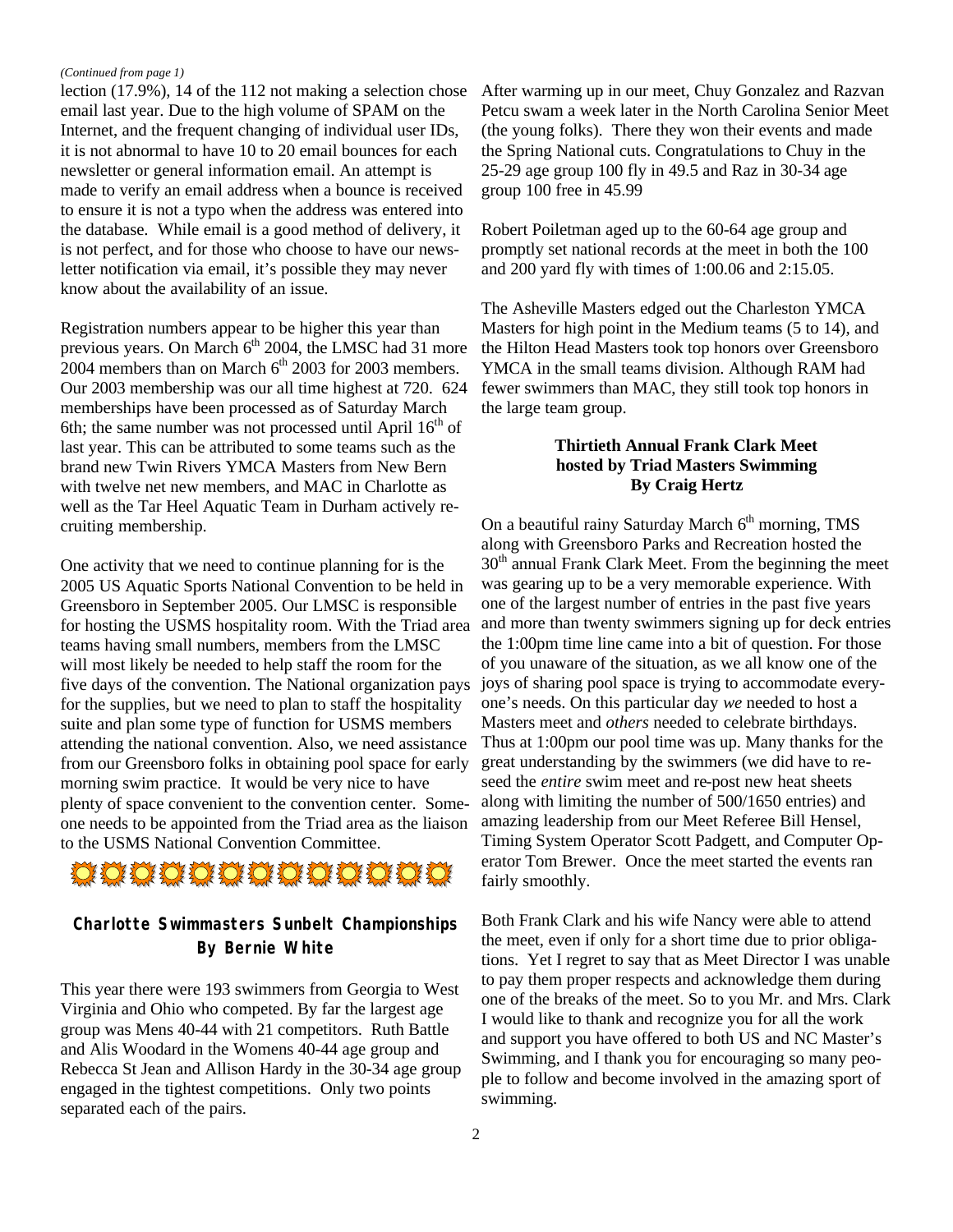# **North Carolina Local Masters Swimming Committee Awards For 2003 Presented January 24, 2004 By LMSC-NC Chairman Fritz Lehman At The Charlotte SwimMasters Sunbelt Championships**



Sally Newell Outstanding Female Swimmer Swam 22 Top Tens in two age groups 19 were Top 5 with 4 number 1's



Clarke Mitchell Outstanding Male Swimmer Swam 22 Top Tens 16 in the Top 5 with 3 number 1's.



 Jim Scherbarth Inspirational Swimmer of the Year He swam in last year's Charlotte meet accompanied by his wife of 55 years Mary; but within a month Mary passed away. Despite this significant loss he competed in the June 2003 National Senior Games placing 11th in the 50 back, 7th in the 100 back, and 4th in the 100 IM. Later that month he captained the first ever USMS 360+ Mens LCM 200 free relay and again in November anchored the USMS World first 360+ Mens SCM 200m relay.



Kemp Battle Volunteer of the Year As early as fall of 2002, the Asheville Masters program was in serious trouble with no organization, no coach, no organized practices and no regularly scheduled pool

Kemp volunteered to coach and revive the program. He created a not for profit organization, secured regularly scheduled work out times, conducted social events to help swimmers get better acquainted, encouraged swimmers to compete, and provided scholarship funds to assist those in need.

time. The future looked bleak.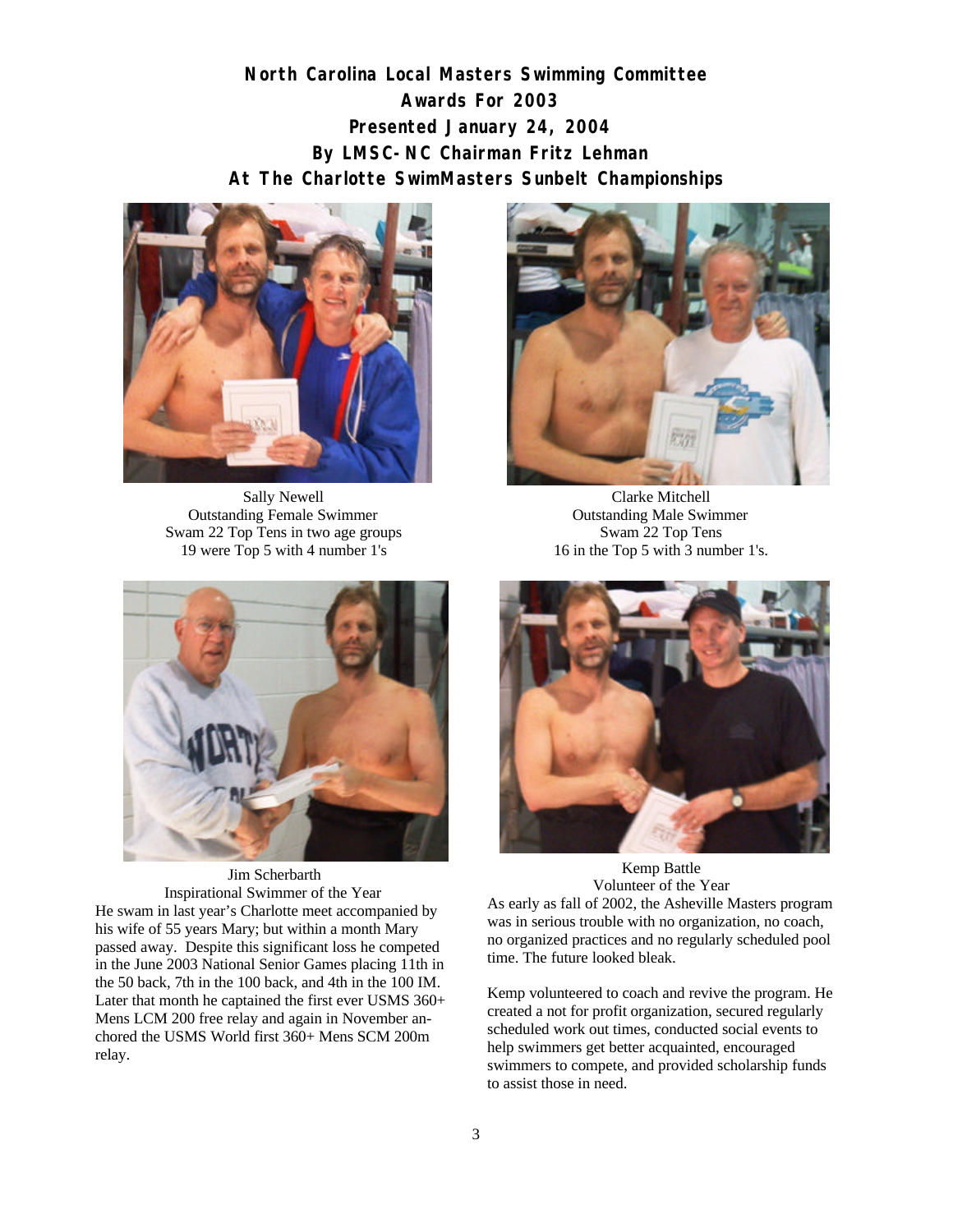## **PERFORMANCE APTITUDES AND ATTITUDES**

### **THE MAGNIFICENT BANANA** by Edward H. Nessel, R.Ph. MS. MPH. PharmD

In order to have a healthy lifestyle, consumption of at least five fruits and vegetables daily is something all athletes should strive for. And in my opinion, the best of all fruits especially for swimmers, is the magnificent banana. Any athlete worth his sweat and strain knows that there are several fine choices of this class of food that both satisfy taste and physical needs. But when one needs to really "fuel up," the choice should almost always be the banana. Research has shown that just two bananas can provide enough energy for a strenuous 90-minute work-out, making the banana the number one choice among the world's top athletes. The banana constitutes almost a completely balanced diet in combination with milk. The two foods supplement each other in an ideal manner and provide nearly all the needed nutrients to the body. We know that most fruits are near ideal as food…many are fat-free or nearly so, contain plenty of water, and have natural sugars. Some even have a few natural organic substances (hormones and proteins) that can positively affect various segments of the body's physiology. What, then, makes the banana such a standout among many beneficial choices and the most popular fruit in America?

#### **Physical Aspects Of The Banana**

First of all, the skin of the banana provides a natural covering to protect the fruit from exposure to potentially dangerous insecticides and other chemicals. (Even with washing, many fruits retain some contaminants that can present a potential problem down the road.) A medium-sized banana contains only about 110 calories (90 calories/100 grams of fruit), yet provides at least 76% water in a pleasant-tasting, soft-consistent package. There is no sodium (which could elevate blood pressure) and no cholesterol (which is indigenous to the animal world). Banana oil, as a flavoring, is quite palatable, is easily digested, and rarely causes allergies. In fact, the banana is one of the foods of choice for the very young as it is used to help settle and regulate their sensitive digestive tracts. It can also be used to help control an acid stomach due to its natural antacid capacity. Up to four grams of fiber per banana can act to keep intestinal health a consistent condition. Whereas many people suffer discomforting side effects taking in fiber supplements, consuming several bananas daily will most likely never be bothersome.

#### **Chemical Aspects** Of The Banana

There are several important physiological substances that are found in every banana. The carbohydrate content is probably the largest single class of nutrient in the banana.

As fruits mature and then age, their starch content converts to sugar content. A green banana, for instance, has about 7% sugars and 80% starch; the yellow banana has about 65% sugars and 25% starch. And the spotted and speckled banana is 90% sugars with only about 5% starch. The three quickly-absorbed natural sugars of the banana, sucrose, fructose, and glucose, allow for almost instant energy upon consumption. Since glucose is the prime sugar that the body needs to fuel the muscles and the only substance the brain can use as fuel for its functioning, it is a great choice for energy replacement. In addition, due to the sucrose and fructose content (which are transformed biochemically to glucose), the banana can also provide for an extended energy boost.

Bananas are famous for containing potassium (470mg each), an essential electrolyte that helps regulate blood chemistry and muscle activity. In fact, potassium (along with calcium and sodium) is extremely important in preventing the muscles from fatiguing and cramping during vigorous exercise. Potassium also presents something very important to sprint athletes: it helps to keep the acid content (pH) of the blood down. This has an important regulatory function when lactic acid builds up and causes the blood and muscle fibers to become too acidic. Too much acid (drop in pH), and the muscles shut down almost instantly. Anything that buffers this acid buildup will have the effect of allowing more vigorous muscular contraction for a longer period of time. The strong blood-pressurelowering effect of potassium is such that the US Food and Drug Administration has now allowed the banana industry to make claims for the fruit's ability to reduce the risk of blood pressure and stroke. "The Research in New England Journal of Medicine<sup>"</sup> has shown that eating bananas as part of a regular diet can cut the risk of death by strokes by as much as 40%! And other research has shown over time that students can boost their "brain power" and stay more alert by taking in two to three potassium-packed bananas a day (before, during, and after schooling).

Bananas are also rich in vitamin B6 (pyridoxine). This important vitamin is essential to the metabolic pathways of over 60 proteins, assists in red blood cell (RBC) production and helps regulate blood glucose levels. This together with its high iron content stimulates the production of hemoglobin (Hb) which aids in the maintenance of a healthy blood picture to prevent anemia and carry oxygen to working muscles.

The banana gives you 17% of your daily value of vitamin C *(Continued on page 5)*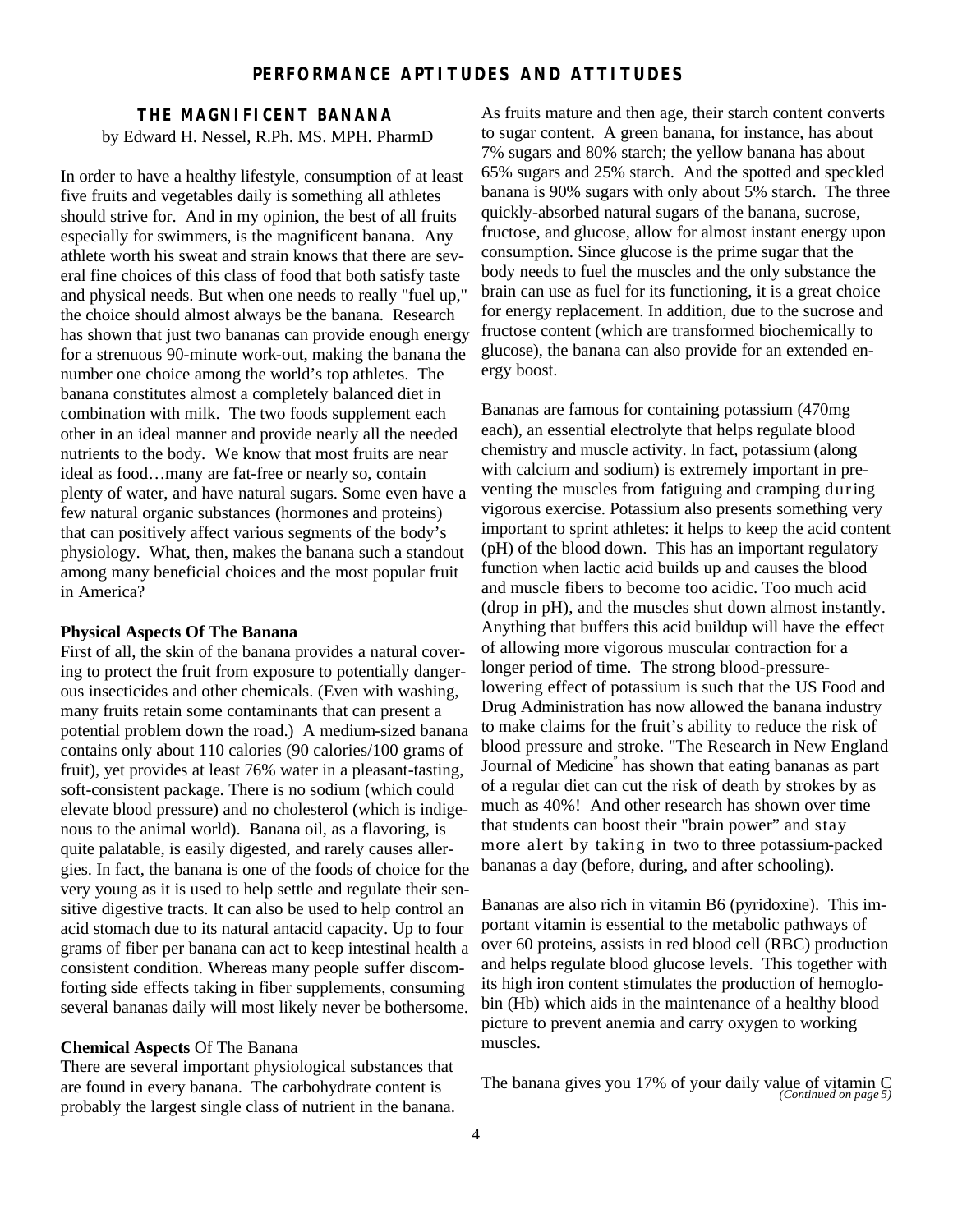#### *(Continued from page 4)*

(ascorbic acid); though not heavy on this nutrient, it does contribute an antioxidant effect which neutralizes free radicals (harmful waste products or highly reactive elements that can damage many tissues with which they come in contact). Vitamin C is also very important to the making of collagen which is the base material of much of the body's connective tissue (ligaments, tendons, cartilage).

It was mentioned above that there are certain organic substances in the banana that can alter the body's physiology; in this case, brain physiology. Two substances: tryptophan and nor-epinephrine can act in consort to reduce anxiety and depression.The tryptophan is metabolized to seratonin which has a calming effect, and the norepinephrine acts as a psychic stimulant.

# **BANANA RECIPES**

### **BREAKFAST**:

Sliced bananas to cold cereal; banana pan cakes or banana muffins; banana and yogurt shake; add bananas to bowl of mixed fruit with low fat yogurt.

## **LUNCH:**

Add sliced bananas to fruit salad; eat a banana in addition to whatever you are eating; banana & peanut butter sandwich. **SNACK:**

Banana by itself; make a "smoothie" with a banana and several other fruits and low fat yogurt or skim milk.

#### **DESSERT:**

Low fat banana milkshake; sliced bananas as a topping to fat-free frozen yogurt or low-fat ice cream.

Reprinted from the LMSC-NJ *Fastlane*, January 2004, page 3. Ed Nessel is the Masters swim coach and swim clinic coordinator at Rutgers University. He is a clinical advisor to the United States Running Association and the Medical Athletic Association. He was selected 1998 USMS Coach of the Year.

# O O O O O O O O O O O **POOLS IN PARADISE / TAKE TWO – The Race Club** By Jim Enyart

Included in the October 2003 *Across The Lanes* (the USMS Convention Issue) was my experience discovering two aquatics centers in the upper Florida Keys. I finished my report noting "it's probably not too early for a little longrange thinking about your winter get-away to a not-todistant paradise. Islamorada is a special place since you can take the family, enjoy the warmer weather, prepare for the Charlotte, Atlanta, as well as the Greensboro / Frank Clark meets, and not have to trudge through six inches of partly cloudy." Of course, I was wrong about the "six inches of partly cloudy"; there were seventeen inches in Charlotte and the Raleigh area did not escape unscathed either. Instead of

shoveling you could be pacing several world-class sprinters.

In the 12 February 2004 *Gold Medal Pass* U. S. Olympic Team eNewsletter there is an article written by an Associated Press reporter on "The Race Club", an international group of elite swimmers living and training together at the Islamorada Pool. I requested permission from the Associated Press to reprint the article, but they charge \$100. to place their report on a website which exceeded my budget by \$100. Accordingly, the following summarizes the salient points of the AP story. The entire AP article's URL is www.usolympicteam.com/goldmedal/021004\_p\_trc.html.

Olympic medallist Gary Hall Jr. founded the club just several months ago. He then invited many of the world's elite sprinters to participate. The Club's concept, not surprisingly, is that to become faster, swimmers should race against their world-class cohorts more often – a situation and privilege they now have each day. Two additional equally important objectives of the Club are to give swimming more visibility as well as to attract permanent funding in order that future Olympic-hopeful swimmers will have enough money to live on during their training.

Olympic sprinters from Great Britain, Cyprus, and South Africa have joined Gary Hall to train with the Club. Jon Olsen, coach of the Club, oversees a typical day that starts around 9 a.m. with two hours of workouts. Following the morning swim are activities such as boxing and weightlifting, and then there is the afternoon pool workout. In all, the team trains about six hours a day, six days a week. (Only our LCM National Medley and Free Relay Record holders in the 280 and 360 age groups work this hard.). Coach Olsen observes, "The level of competitiveness we see in competition, we have that now all the time in a practice setting."

As noted earlier the Race Club aims to help support up-andcoming swimmers, many of whom have had to crash on a friend's couch for a year at a time because dollars were so tight. Hall said. "There are different people recognized for their outstanding abilities and accomplishments in various countries. What we need to do is unite all the segregated efforts into one worldwide effort to promote the sport of swimming."

Well, it is nice the AP reporter was able to compose his/her story while enjoying the Keys. As luck and timing would have it, my aging mother-in-law moved from Islamorada to the Miami area last September. At least I will not be lapped in the 50 free while working out at the Homestead YMCA.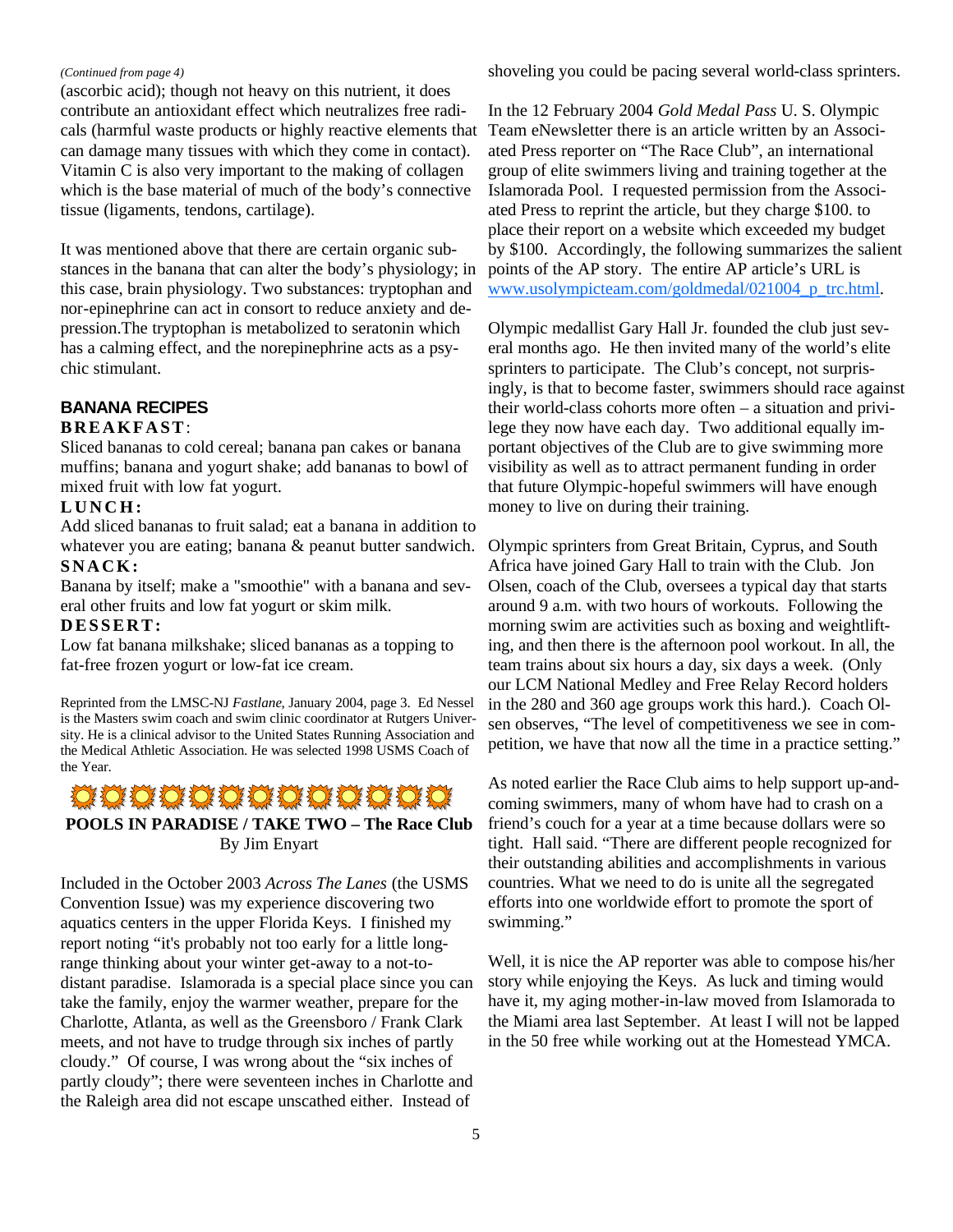#### **NORTH CAROLINA MASTERS SWIMMING**

# **CLINIC FOR INTERMEDIATE SWIMMERS MAY 21-23, 2004 MECKLENBURG COUNTY AQUATIC CENTER, CHARLOTTE, NC**

#### **Sanctioned by LMSC for NC, for USMS, Inc. Sanction Number 134-04**

This clinic is dedicated to enhancing your swimming ability through stroke technique instruction, underwater video taping and review as well as on-deck commentary by professional Masters coaches during coached workouts. Susan Ingraham (San Antonio, TX) and Scott Rabalais (Savannah, GA) will be the head coaches of this clinic. Susan has been coaching twenty-five years. She was a nine-time All-American at the University of Arizona, qualified for the 1980 Olympic trials, and is a national record holder in the 800 relay. Susan is now coaching the Masters of South Texas, the third largest team in south Texas. Scott began coaching Masters swimmers in 1984. He has served as the coordinator and as a coach for the Masters swimming camp at the US Olympic Training Center several times. He is currently the Vice-President of USMS and contributes regularly to SWIM magazine as its fitness editor. He is the coach of the Savannah Masters team (host of the 2004 Long Course Nationals) as well as the swim team at the Savannah College of Art and Design. He has held numerous national records in distance freestyle events.

The format for the weekend is on the last page of this Newsletter. You will be notified by e-mail if there are any major changes. Underwater videotaping will be by Ty Segrest (Winter Park, FL), who uses the TRAC video system. This is a unique system in which the camera moves along with the swimmer, allowing both frontal and side views as the swimmer goes through the water. Each person's video will be reviewed by one of the coaches, and the tape (VHS format) is yours to keep.

This clinic will not focus on racing, but on learning swimming technique, self-improvement and planning your training cycles and workouts. By registering, you are confirming that you are in good physical health and have been swim training for at least eight weeks. You are encouraged to bring fins. Also bring towels plus warm attire for classroom time. Kick boards and pull buoys are at the pool, and swim caps will be provided. The camp is open to all swimmers who are registered with USMS (this is an insurance requirement; if you are not registered, go to www.ncmasters.org, and on the first screen, click Registration and print the form). Space is limited to 35 swimmers. Registration is on a "First Come Basis", which means when the registration form, a copy of your USMS registration card and a check for \$65.00 payable to LMSC for NC is received by Jerry Clark at 128 South Tryon Street, Suite 1565, Charlotte, NC 28202. Faxed registrations will not be accepted.

As you'll note on the Clinic Schedule / Registration page, the Charlotte area participants will be asked to come in at 7pm Friday evening to be taped (alphabetically) and critiqued by the coaches. This will save lots of time on Saturday. Charlotte swimmers please come early in order to do a reasonable warm up before entering the videotaping lane. The remainder of the participants will be filmed one at a time on Saturday. You will get out of whichever lane you're in, go to the film lane, be filmed, and then return to your workout lane to continue with the coached workout. Taping takes four minutes at the most; Ty Segrest will provide instructions once you are in the film lane.

Everyone will have to sign the standard USMS waiver when they arrive at the pool; no signed waiver  $=$  no swim.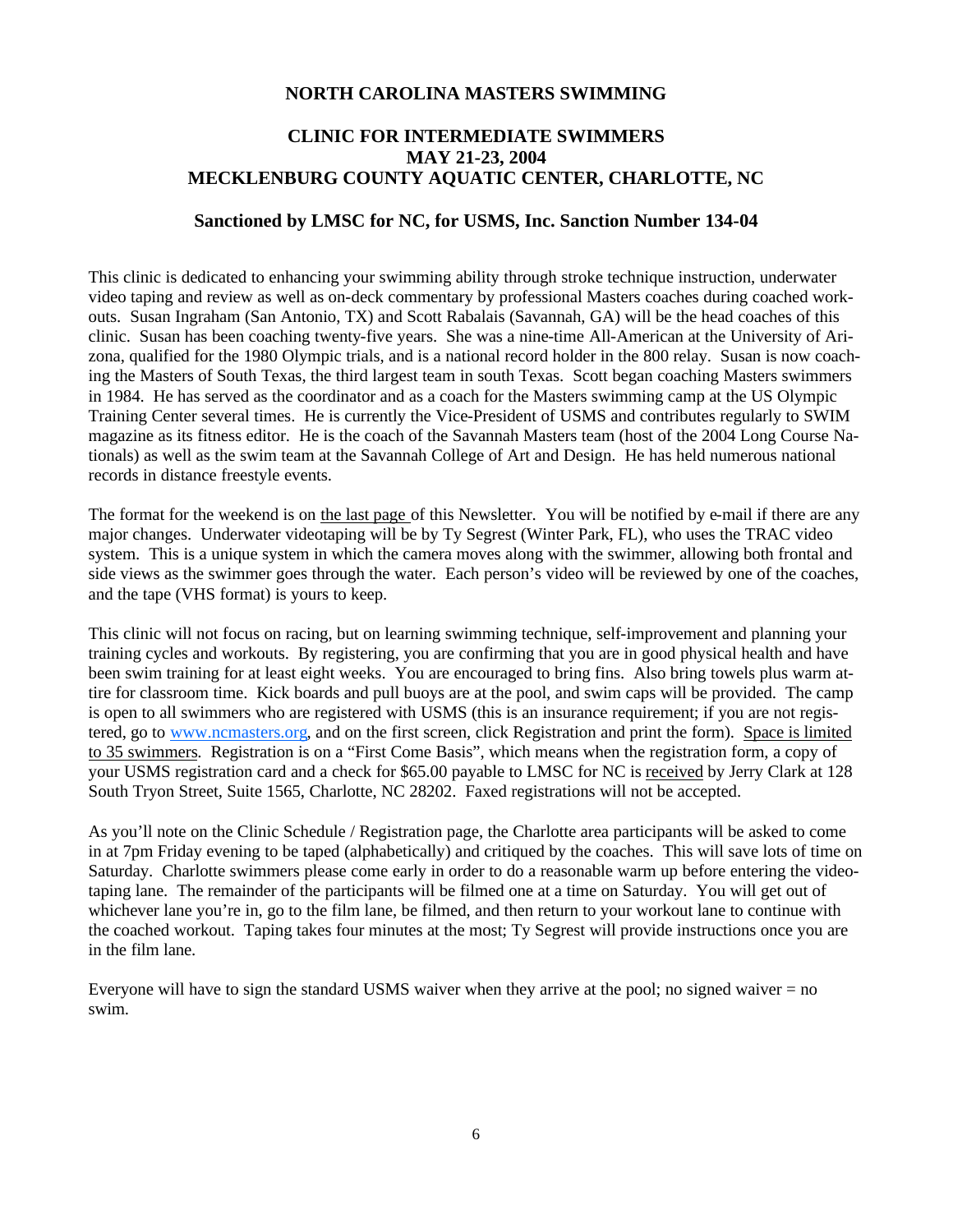# **USMS 2003 TOP TEN FOR SHORT COURSE METERS**

NCLMSC swimmers had a great year with some excellent results in the 2003 SCM season. Congratulations to the following swimmers for placing in the USMS Top Ten for the 2003 Short Course season. Note: The issued list is Preliminary, and I went through the list manually, so I hope that I have not missed anyone's results. For more information on USMS Top Ten, visit the USMS web site at www.usms.org/comp/tt. Each person on this list is eligible to purchase a Top Ten patch with stroke segment. One stroke or relay segment comes with each patch; a patch with a relay segment costs \$5.00. Additional stroke or relay segments cost \$1.25 each. Make checks payable to Lake Erie LMSC, and send your information and the check to: Tom Gorman; P.O. Box 43824, Richmond Heights, OH 44143

Special recognition is due to Fritz Lehman who set a **World Record** in the 50m and 100m Back, and a **National Record** in the 200m Back. Congratulations!!

Other "All Americans" include; Sally Newell, Jennifer Stringer, Annamaria Gazda, and Henry Stewart who placed first in the nation for their age group in one or more events.

If your name or an event is missing from this list, please contact Alan Godfrey, 730 Parkham Lane, Raleigh, NC 27603- 1787 (919- 755-3878) or email to AFGodfrey@aol.com.

| <b>Women</b> | Swimmer                           | Place / Event (Time)                                                                                                                                                                 |
|--------------|-----------------------------------|--------------------------------------------------------------------------------------------------------------------------------------------------------------------------------------|
| 19-24        | Jennifer O'Reilly                 | 8th 100m Back; 9th 400m Free; 6th 200m IM.                                                                                                                                           |
|              | Ali Dickson                       | 4th 100m Fly; 5th 200 Free.                                                                                                                                                          |
|              | Annamaria Gazda                   | 1st 50m Back [32.60]; 2nd 100m Back; 2nd 100m I.M.; 6th 50m Breast.                                                                                                                  |
|              | <b>Kim Rice</b>                   | 2nd 1500m Free.                                                                                                                                                                      |
| 25-29        | Jennifer Stringer                 | 1st 100m Free [1.01.84].                                                                                                                                                             |
| 35-39        | Pam Lindroos                      | 3rd 50m Breast; 8th 100m Breast.                                                                                                                                                     |
| 45-49        | Robin Batchelor                   | 8th 800M Free; 6th 200m Fly; 8th 200m IM; 6th 400m IM.                                                                                                                               |
|              | Debbie Wilson                     | 6 <sup>th</sup> 1500m Free.                                                                                                                                                          |
|              | <b>Beverley Amick</b>             | 8th 100m Fly.                                                                                                                                                                        |
| 50-54        | Pat Sargeant                      | 9th 50m Free; 7th 50m Fly; 10th 50m Back; 9th 100m IM.                                                                                                                               |
| $55 - 59$    | Jeannie Mitchell                  | 10th 1500m Free; 4th 50m Back; 6th 100m Back; 5th 200m Back;<br>9th 200m Fly.                                                                                                        |
| 65-69        | Sally Newell                      | 2nd 50m Free; 3rd 50m Back; 2nd 100m Back; 3rd 200m Back; 1st 50m<br>Breast [47.04]; 1st 100m Breast [1.42.87]; 1st 200m Breast [3.48.88];<br>6th 50m Fly; 3rd 100m IM; 3rd 200m IM. |
| 70-74        | Suzanne Robbins-<br><b>Bonitz</b> | 9th 50m Free; 2nd 50m Back; 3rd 100m Back; 4th 200m Back; 10th 50m<br>Breast.                                                                                                        |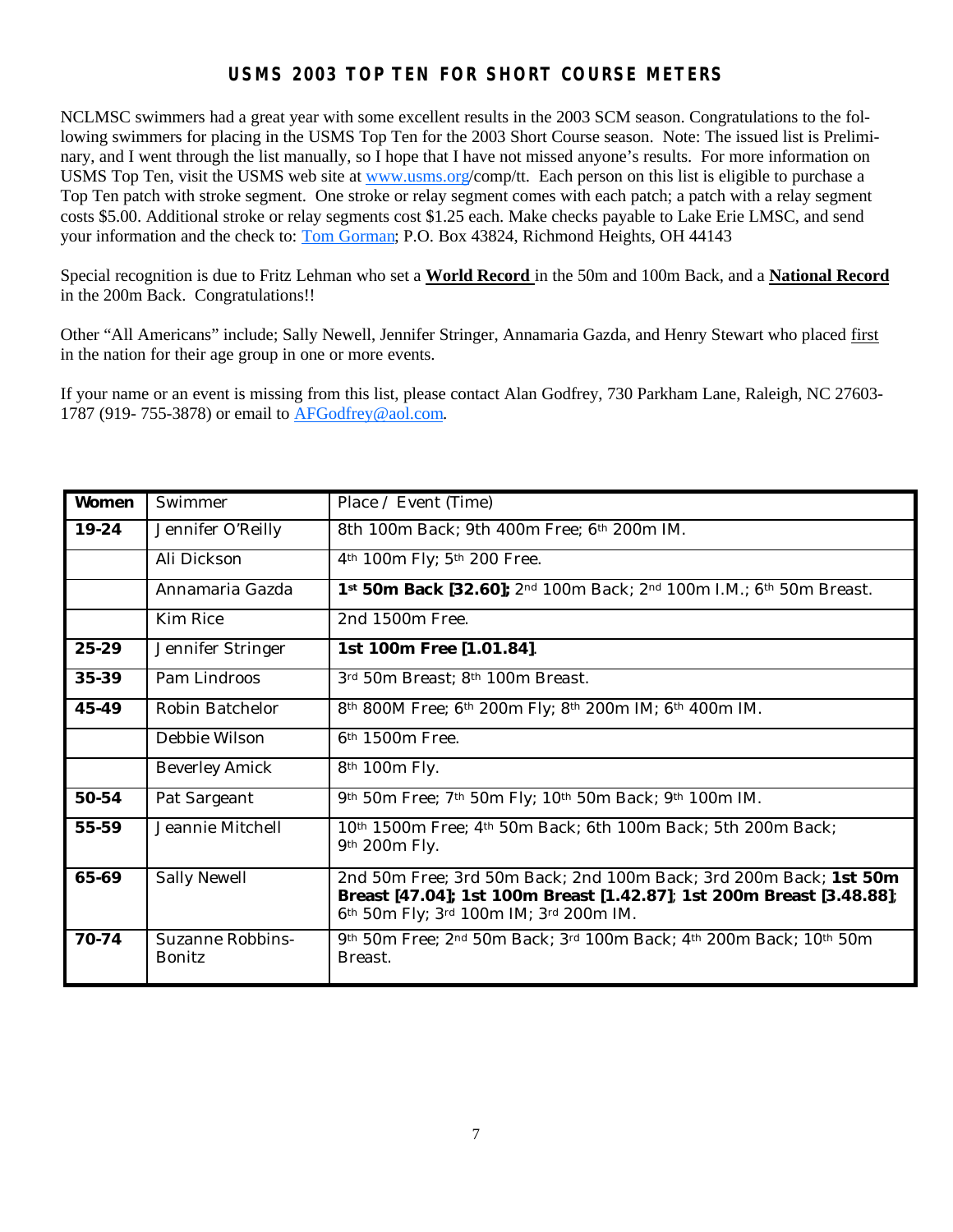# **USMS 2003 TOP TEN FOR SHORT COURSE METERS (Continued)**

| Men   |                      |                                                                                                        |
|-------|----------------------|--------------------------------------------------------------------------------------------------------|
| 19-24 | Jason Cooke          | 10th 100m Fly.                                                                                         |
| 25-29 | Filipo Porco         | 5 <sup>th</sup> 1500m Free.                                                                            |
|       | <b>Austin Walker</b> | 6 <sup>th</sup> 50m Breast; 7 <sup>th</sup> 100m Breast; 6 <sup>th</sup> 200m Breast.                  |
| 40-44 | <b>Henry Stewart</b> | 9th 50m Free; 5th 100m Free; 1st 50m Fly [27.16]; 10th 100m Fly;                                       |
| 45-49 | Fritz E Lehman       | 1st 50m Back 28.40 WR, NR]; 1st 100m Back [1.00.09 WR, NR];<br>1st 200m Back [2.13.36 NR]; 6th 100 IM. |
|       | John Klein           | 8th 50m Back; 6th 100m Back.                                                                           |
|       | Tim Lehman           | 9th 50m Fly.                                                                                           |
| 65-69 | Jerry Clark          | 8th 50m Free; 2nd 100m Free; 3rd 200m Free; 4th 400m Free;<br>9th 50m Breast.                          |
|       | Joel Jacobs          | 8th 200m Back; 5th 100m Breast; 5th 200m Breast.                                                       |
| 70-74 | Clarke E Mitchell    | 8th 50m Free; 4th 50m Back; 4th 100m Back; 5th 200m Back; 4th 50m Fly;<br>3rd 100m IM.                 |
|       | John Kortheuer       | 3rd 100m Breast.                                                                                       |
| 75-79 | Lewis Petrie         | 9th 100m Back; 6th 100m IM.                                                                            |
| 80-84 | Jim Scherbath        | 10 <sup>th</sup> 50m Breast; 9 <sup>th</sup> 100m IM.                                                  |
| 90-94 | Boyd Campbell        | 3rd 200m Free.                                                                                         |
|       |                      |                                                                                                        |

|        | <b>RELAYS</b> |                                                                           |
|--------|---------------|---------------------------------------------------------------------------|
| Women  |               |                                                                           |
| $120+$ | 200m Medley   | 10 <sup>th</sup> (Sarah Katz, Adrienne Kramer, Ruth Battle, Abby Walker.) |

# **USMS 2003 TOP TEN FOR LONG COURSE METERS Errata**

The following NC Masters competition achievements were inadvertently omitted from the last issue's listing of LCM Top Ten.

| Women     | Swimmer          | Place / Event (Time)       |
|-----------|------------------|----------------------------|
| 45-49     | Robin Batchelor  | 7th 200m Fly               |
| $50 - 54$ | Jennie Rogers    | 10th 100m Fly              |
| $55 - 59$ | Jeannie Mitchell | 1st 50m Backstroke (40.59) |
| Men       |                  |                            |
| $60 - 64$ | Dick Kitchell    | 2nd 200m Butterfly         |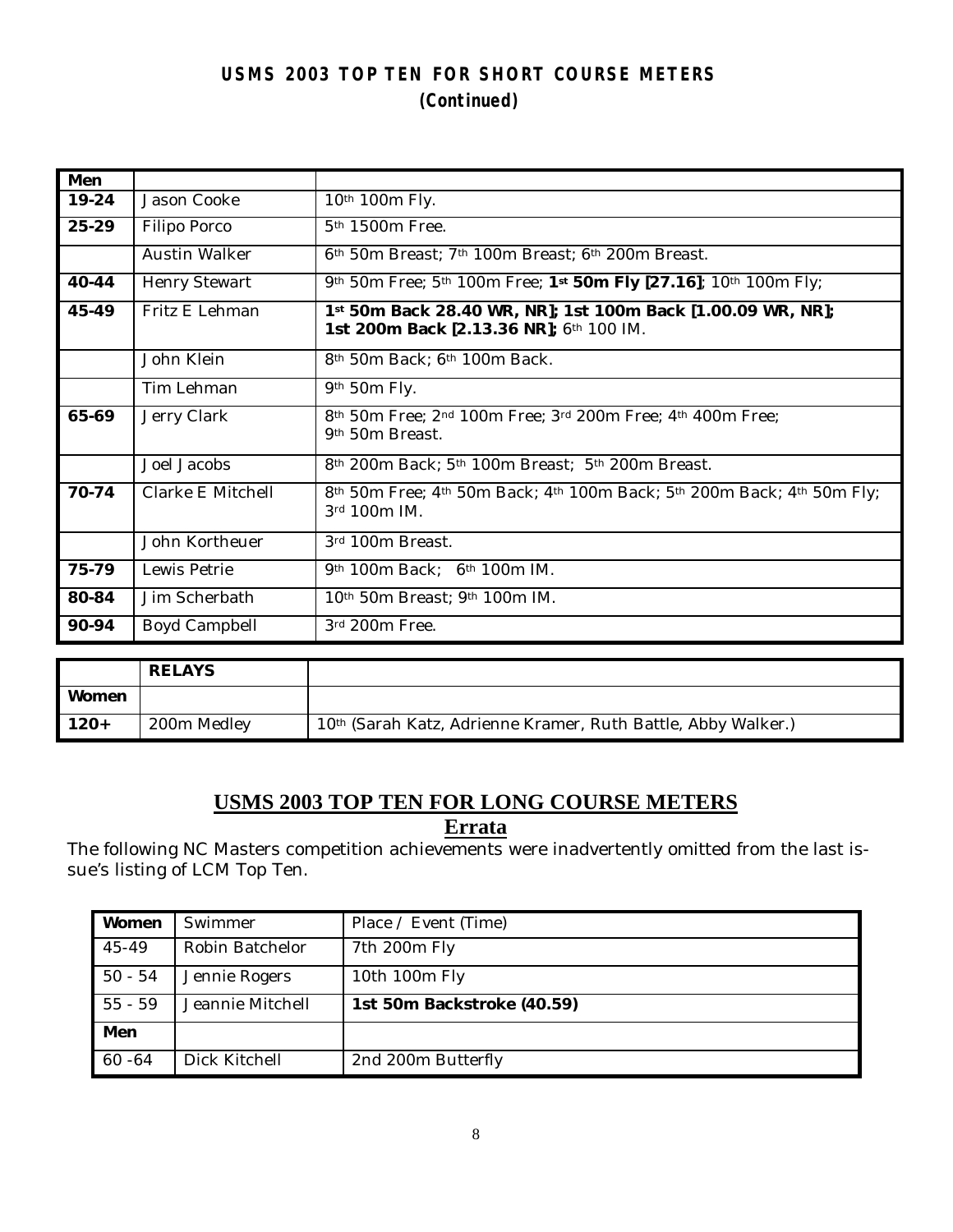# **UPCOMING 2004 MASTERS SWIMMING EVENTS**

| <b>DATE</b> |           | <b>EVENT</b>                                         | <b>LOCATION</b>                                    | POINT OF CONTACT                                                     |  |  |
|-------------|-----------|------------------------------------------------------|----------------------------------------------------|----------------------------------------------------------------------|--|--|
| 2004<br>Mar | 20        | Albatross Open, SCM - Montgomery<br>Aquatic Center   | Bethesda, MD                                       | Jeff Roddin, 301-603-0528,<br>jroddin@pymasters.org                  |  |  |
|             | 27, 28    | Dixie Zone SCY Championships                         | Brentwood, TN                                      | Becky Ramer, 615-604-4912<br>bramer@charter.net;,                    |  |  |
| Apr         | $2 - 4$   | Colonies Zone SCY Championships                      | George Mason Univ, Fair-<br>fax, VA                | Cheryl Ward, 703-359-5366,<br>cherylaward@yahoo.com;                 |  |  |
|             | $15 - 18$ | <b>YMCA Masters National SCY Cham-</b><br>pionships. | Ft. Lauderdale, FL                                 | See your local Y aquatics director;<br>www.ymcaswimminganddiving.org |  |  |
| May         | 1, 2      | NC State Masters SCY Champion-<br>ships              | Raleigh, NC                                        | Scott Allen; 919-605-0052 (h),<br>shallen@nc.rr.com                  |  |  |
|             | 29        | 2.4 Mi Lowcountry Splash                             | Charleston Harbor, Cooper<br>River, Charleston, SC | Greg Banks; 843-884-7880;<br>gbanks@rcctherapy.com                   |  |  |
| Jun         | 13        | Chesapeake Bay 4.4 Mi Swim and 1<br>Mi Challenge     | Baltimore, MD                                      | Lin-Mark Computer Sports; 856-468-<br>0010, lin-mark@lin-mark.com    |  |  |
| Jul         | 11        | Terrapin Masters 800/1500 Meet<br><b>LCM</b>         | Univ of MD, College Park,<br>MD                    | Dave Diehl, 301-314-5372(w),<br>DD119@umail.umd.edu;                 |  |  |
|             | 31        | Raleigh Area Masters LCM Invita-<br>tional           | Raleigh, NC                                        |                                                                      |  |  |

# **USMS 2004 CHAMPIONSHIPS**

| <b>DATE</b>                               | <b>EVENT</b>                                                             | <b>LOCATION</b>                                              | POINT OF CONTACT                                                            |
|-------------------------------------------|--------------------------------------------------------------------------|--------------------------------------------------------------|-----------------------------------------------------------------------------|
| $4/22/2004$ -<br>4/25/2004<br>$6/3/2004-$ | 2004 USMS Short Course Champi-<br>onships<br>10th FINA World Masters LCM | Indiana University, Indian-<br>apolis, IN<br>Riccione, Italy | Mel Goldstein, 317-253-8289, gold-<br>stein@mindspring.com<br>www.fina.org/ |
| 6/13/2004                                 | Championships                                                            |                                                              | mastersnews_riccione04.html                                                 |
| 6/12/2004                                 | 2004 USMS 5K Open Water Cham-<br>pionship                                | Atlantic Ocean, Fernandina,<br>FL                            | Edward Gaw, edginc@att.net                                                  |
| 8/12/2004-<br>8/15/2004                   | 2004 USMS Long Course Champi-<br>onships                                 | Savannah, GA                                                 | Scott Rabalais, 912-927-7016, scottrabal-<br>ais@compuserve.com             |

### **LMSC - NC Officers and Staff**

| Chairman             | Vice-Chairman         |                            | <b>Past Chairman</b> |                          | <b>Acting Secretary</b> |                                                  | <b>Treasurer</b>        |
|----------------------|-----------------------|----------------------------|----------------------|--------------------------|-------------------------|--------------------------------------------------|-------------------------|
| Fritz Lehman, RAM    | Margie Springer, RAM  |                            | Jerry Clark, CSM     |                          | Jerry Clark, CSM        |                                                  | Jerry Clark, CSM        |
| 439 Pebble Creek Dr. | 1205 Marlowe Road     |                            | 3107 Cloverfield Rd. |                          |                         | 3107 Cloverfield Rd.                             | 3107 Cloverfield Rd.    |
| Cary, NC 27511       | Raleigh, N.C. 27609   |                            | Charlotte, NC 28211  |                          |                         | Charlotte, NC 28211                              | Charlotte, NC 28211     |
| $(919)$ 481-9767     | $(919)$ 571-1414      |                            | $(704)$ 374-1807     |                          | $(704)$ 374-1807        |                                                  | $(704)$ 374-1807        |
| NCchairman@usms.org  | $m$ isswims @ aol.com |                            |                      |                          |                         | jerryclark@bellsouth.net Secretary@ncmasters.org | treasurer@ncmasters.org |
|                      | Registrar / Webmaster | <b>Top Ten Chairperson</b> |                      | <b>Newsletter Editor</b> |                         | <b>Records</b>                                   |                         |
|                      | George Simon, RAM     | Alan Godfrey, RAM          |                      | Jim Enyart, SAC          |                         | Fritz Lehman, RAM                                |                         |
|                      | 10229 Boxelder Drive  | 730 Parkham Lane           |                      | 2840 Marsh Point Rd      |                         | 439 Pebble Creek Dr.                             |                         |
|                      |                       |                            |                      |                          |                         |                                                  |                         |

 $NC$ registrar@usms.org

Raleigh, NC 27613 Raleigh, NC 27603-1787 Southport, NC 28461 Cary, NC 27511 (919) 846-2423 (919) 755-3878 (910) 253-3333 (919) 481-976

(919) 755-3878 (910) 253-3333 (919) 481-9767<br>AFGodfrey@aol.com NCeditor@usms.org fritzlehman@nc.rr.com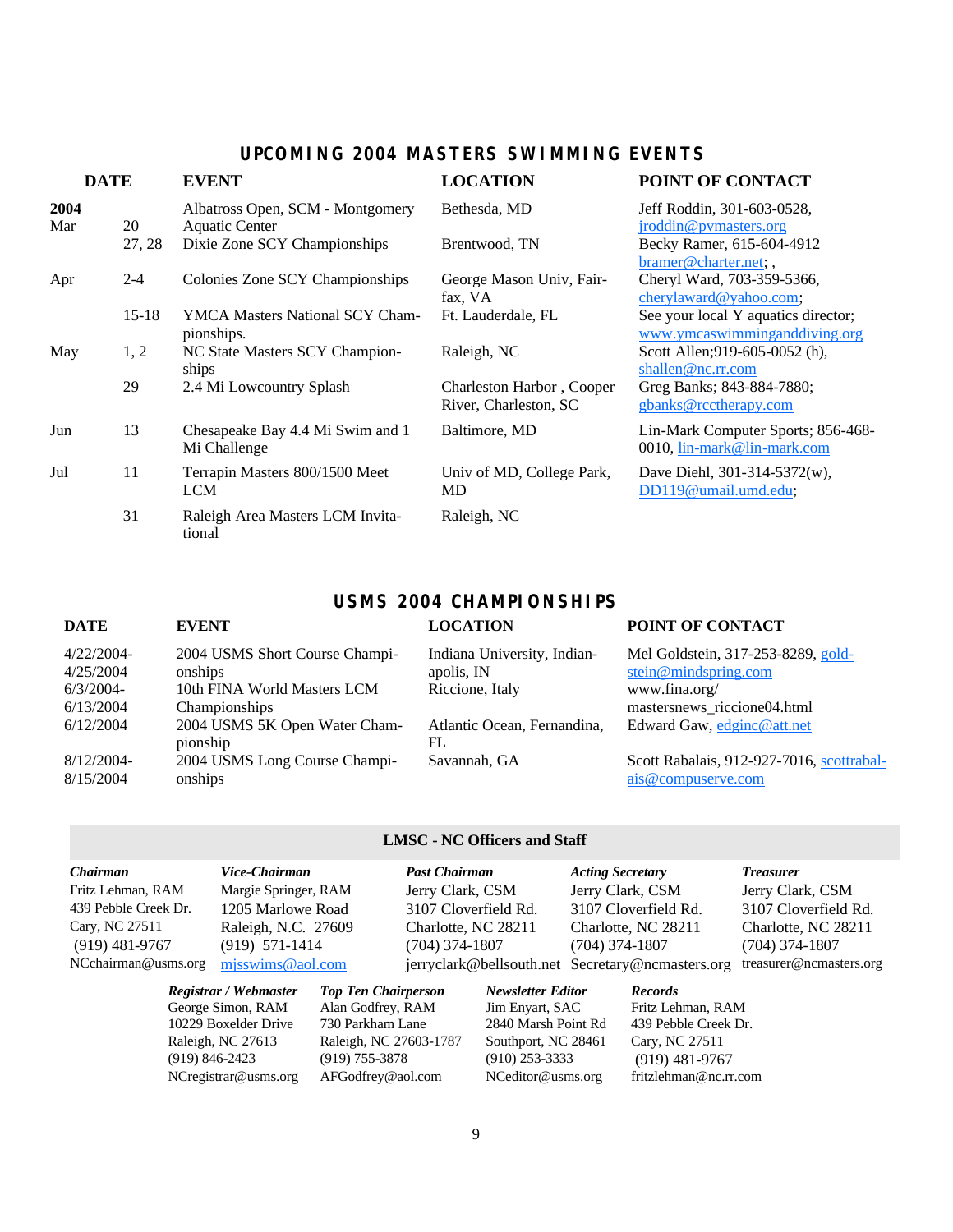# *North Carolina Short Course Yards Championships*

*May 1–2, 2004*

| Sponsor:<br>Sanction by:   |                                                                                                                                                                                                                                                                                                                                                                                                                                                                                                                                                |              | Raleigh Area Masters<br>LMSC for NC, for USMS, Inc. Sanction No. 134-03                                                                                                             |                       |               |                                                                                                                                                                                                                                                              |  |  |  |  |  |
|----------------------------|------------------------------------------------------------------------------------------------------------------------------------------------------------------------------------------------------------------------------------------------------------------------------------------------------------------------------------------------------------------------------------------------------------------------------------------------------------------------------------------------------------------------------------------------|--------------|-------------------------------------------------------------------------------------------------------------------------------------------------------------------------------------|-----------------------|---------------|--------------------------------------------------------------------------------------------------------------------------------------------------------------------------------------------------------------------------------------------------------------|--|--|--|--|--|
| <b>Meet</b><br>Organizers: | <b>Scott Allen</b><br>Sue Haugh<br>Fritz Lehman                                                                                                                                                                                                                                                                                                                                                                                                                                                                                                |              |                                                                                                                                                                                     |                       |               |                                                                                                                                                                                                                                                              |  |  |  |  |  |
| Meet Referee: Pending      |                                                                                                                                                                                                                                                                                                                                                                                                                                                                                                                                                |              |                                                                                                                                                                                     |                       |               |                                                                                                                                                                                                                                                              |  |  |  |  |  |
| <b>Facility:</b>           | Pullen Aquatic Center, 410 Ashe Avenue, Raleigh, NC. The pool is 50 meters by 25<br>yards with a bulkhead dividing the competition area into an 8 lane x 25 yard competition<br>pool and 10 lane x 25 yard warm up pool. Non-turbulent lane lines and an electronic<br>timing system will be used. Competition pool is 16 feet deep. The pool will be measured                                                                                                                                                                                 |              |                                                                                                                                                                                     |                       |               |                                                                                                                                                                                                                                                              |  |  |  |  |  |
| <b>Rules:</b>              | Swimmers must be registered with U.S. Masters Swimming (USMS). A photocopy of<br>your current 2004 registration card must accompany your entry. One Event Registration<br>will be available at the meet for \$16.00. The 2004 USMS rules shall prevail. Each<br>swimmer will be limited to five events per day plus relays. Swimmers may enter either<br>the 1650 or the 1000 Free, not both. The 1650, 1000, and 500 freestyle races will be<br>deck seeded. Even though you enter in advance, you must check-in or you will be<br>scratched. |              |                                                                                                                                                                                     |                       |               |                                                                                                                                                                                                                                                              |  |  |  |  |  |
| Fees:<br>Deadline:         |                                                                                                                                                                                                                                                                                                                                                                                                                                                                                                                                                |              | checks payable to Raleigh Area Masters. Send entries to:<br>Fritz Lehman, 207 Glen Bonnie Lane, Cary, North Carolina 27511.<br>Entry deadline to avoid late fees is April 28, 2004. |                       |               | Entry fees are \$3.50 for each individual event and a \$10.00 surcharge is added for auto-<br>matic timing and pool rental. Relay fees are \$4.00 and must be paid at the meet.<br>Individual event fees must accompany entries and are non-refundable. Make |  |  |  |  |  |
| <b>Awards:</b>             |                                                                                                                                                                                                                                                                                                                                                                                                                                                                                                                                                |              | Late and deck entries will be accepted at \$5.00 per event.                                                                                                                         |                       |               | Awards will be given for 1st - 8th place in each age group in each event.                                                                                                                                                                                    |  |  |  |  |  |
| <b>Scoring:</b>            |                                                                                                                                                                                                                                                                                                                                                                                                                                                                                                                                                |              |                                                                                                                                                                                     |                       |               | Scoring will be 9-7-6-5-4-3-2-1 for individual events and 18-14-12-10-8-6-4-2 for relays.                                                                                                                                                                    |  |  |  |  |  |
| <b>Event Times:</b>        |                                                                                                                                                                                                                                                                                                                                                                                                                                                                                                                                                | <b>Event</b> | Warm Up Starts                                                                                                                                                                      | <b>Final Check In</b> | <b>Events</b> | <b>Final Deck Entries Accepted</b>                                                                                                                                                                                                                           |  |  |  |  |  |
|                            |                                                                                                                                                                                                                                                                                                                                                                                                                                                                                                                                                |              |                                                                                                                                                                                     |                       | <b>Start</b>  |                                                                                                                                                                                                                                                              |  |  |  |  |  |
|                            |                                                                                                                                                                                                                                                                                                                                                                                                                                                                                                                                                | $1 - 4$      | 8 am                                                                                                                                                                                | 8:15 am               | 8:30<br>am    | 8:15 am                                                                                                                                                                                                                                                      |  |  |  |  |  |
|                            | <b>Sat</b>                                                                                                                                                                                                                                                                                                                                                                                                                                                                                                                                     | $5 - 24$     | 11:30 am                                                                                                                                                                            | --                    | 12:30         | $12 \text{ pm}$                                                                                                                                                                                                                                              |  |  |  |  |  |
|                            |                                                                                                                                                                                                                                                                                                                                                                                                                                                                                                                                                |              |                                                                                                                                                                                     |                       | pm            |                                                                                                                                                                                                                                                              |  |  |  |  |  |
|                            | Sun                                                                                                                                                                                                                                                                                                                                                                                                                                                                                                                                            | 25-44        | 8 am                                                                                                                                                                                |                       | 9 am          | 8:45 am                                                                                                                                                                                                                                                      |  |  |  |  |  |
|                            |                                                                                                                                                                                                                                                                                                                                                                                                                                                                                                                                                | 45–46        |                                                                                                                                                                                     | 10:30 am              |               | 10:30 am                                                                                                                                                                                                                                                     |  |  |  |  |  |
| <b>Area Lodging:</b>       |                                                                                                                                                                                                                                                                                                                                                                                                                                                                                                                                                |              | The Holiday Inn Brownstone (919) 828-0811 Clarion Hotel (919) 832-0501                                                                                                              |                       |               |                                                                                                                                                                                                                                                              |  |  |  |  |  |
| Social:<br><b>LMSC-NC</b>  | 6pm Saturday evening at Greenshields Brewery & Pub. Cost is \$16 per person in ad-<br>vance. \$20 on day of the meet. No reservations taken after 1pm on Saturday. Menu is<br>Shepherd's Pie or Spinach and Walnut Ravioli or Southwestern Cordon Bleu. Bread/<br>butter, salad, and soda/tea are included. Menu is subject to change.<br>There will be a meeting of the LMSC-NC in the Pullen Pool classroom immediately fol-                                                                                                                 |              |                                                                                                                                                                                     |                       |               |                                                                                                                                                                                                                                                              |  |  |  |  |  |
| <b>Meeting:</b>            |                                                                                                                                                                                                                                                                                                                                                                                                                                                                                                                                                |              | lowing the events on Saturday. All clubs need to be represented.                                                                                                                    |                       |               |                                                                                                                                                                                                                                                              |  |  |  |  |  |
| For More In-               |                                                                                                                                                                                                                                                                                                                                                                                                                                                                                                                                                |              |                                                                                                                                                                                     |                       |               |                                                                                                                                                                                                                                                              |  |  |  |  |  |

formation: **formation:** Fritz Lehman, Meet Director (919) 481-9769 meetdirector04@yahoo.com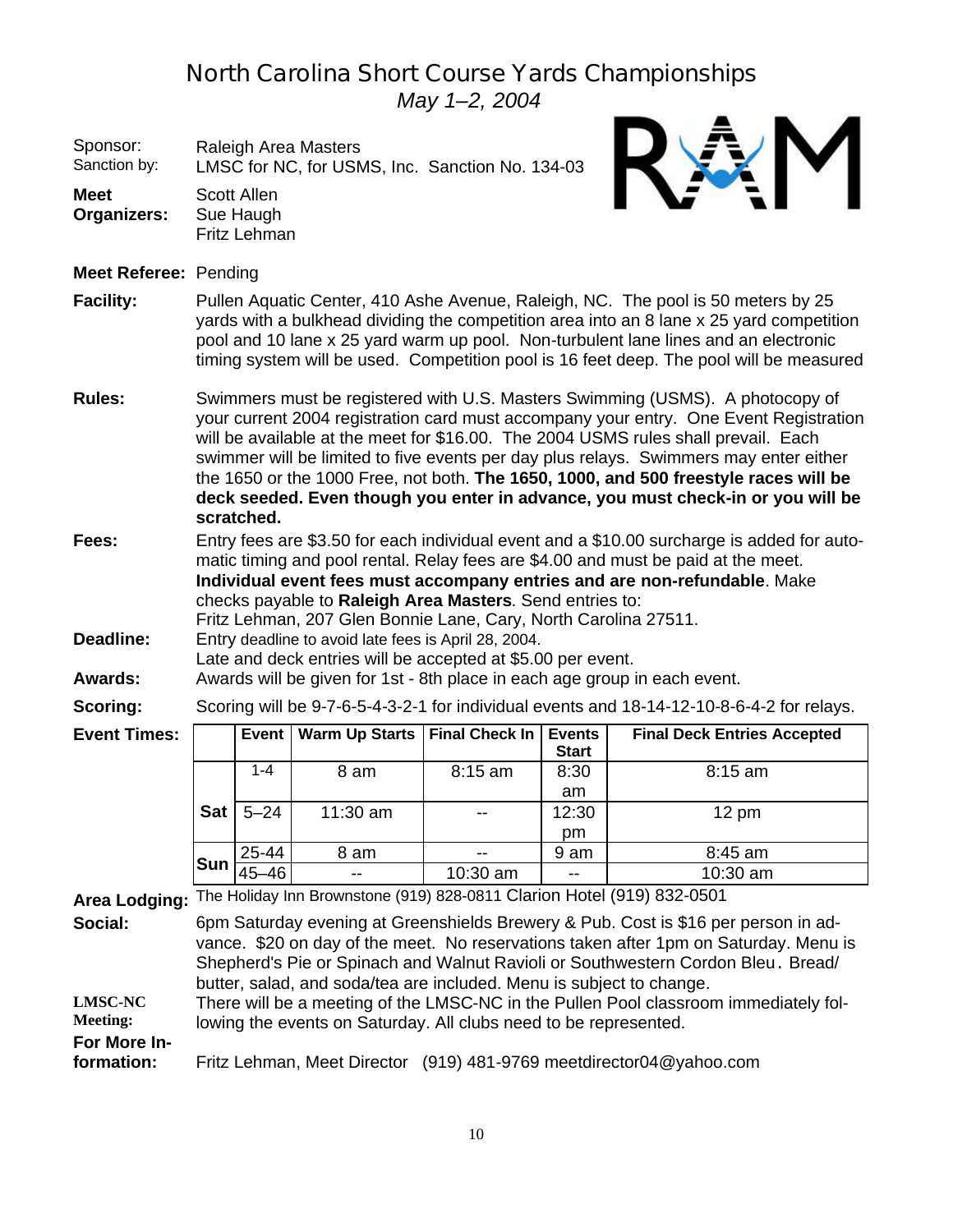# **Entry Form**

|                          |                                                                                                                                                                                                                                                                                                                                                                                                                                                                                                                                                                                                                                                                                                                                                                                                                                                                                                                                                                                                                                                                             |                                                                                                                                                                                                                                                                                                                                                                                                                                                                                                                                                                                                                                                                                                                                                                                                                                                                                                                                                           |                                 | $\Box$ Male<br>$\Box$ Female USMS# |       |                        |          |                       |  |
|--------------------------|-----------------------------------------------------------------------------------------------------------------------------------------------------------------------------------------------------------------------------------------------------------------------------------------------------------------------------------------------------------------------------------------------------------------------------------------------------------------------------------------------------------------------------------------------------------------------------------------------------------------------------------------------------------------------------------------------------------------------------------------------------------------------------------------------------------------------------------------------------------------------------------------------------------------------------------------------------------------------------------------------------------------------------------------------------------------------------|-----------------------------------------------------------------------------------------------------------------------------------------------------------------------------------------------------------------------------------------------------------------------------------------------------------------------------------------------------------------------------------------------------------------------------------------------------------------------------------------------------------------------------------------------------------------------------------------------------------------------------------------------------------------------------------------------------------------------------------------------------------------------------------------------------------------------------------------------------------------------------------------------------------------------------------------------------------|---------------------------------|------------------------------------|-------|------------------------|----------|-----------------------|--|
|                          |                                                                                                                                                                                                                                                                                                                                                                                                                                                                                                                                                                                                                                                                                                                                                                                                                                                                                                                                                                                                                                                                             |                                                                                                                                                                                                                                                                                                                                                                                                                                                                                                                                                                                                                                                                                                                                                                                                                                                                                                                                                           |                                 |                                    |       | Phone $(\_\_ \_ \_ )$  |          |                       |  |
|                          | Circle event number and enter time in the space provided. Enter NT for No Time.                                                                                                                                                                                                                                                                                                                                                                                                                                                                                                                                                                                                                                                                                                                                                                                                                                                                                                                                                                                             |                                                                                                                                                                                                                                                                                                                                                                                                                                                                                                                                                                                                                                                                                                                                                                                                                                                                                                                                                           |                                 |                                    |       |                        |          |                       |  |
| $\underline{\mathsf{W}}$ |                                                                                                                                                                                                                                                                                                                                                                                                                                                                                                                                                                                                                                                                                                                                                                                                                                                                                                                                                                                                                                                                             | M SATURDAY, May 1, 2004                                                                                                                                                                                                                                                                                                                                                                                                                                                                                                                                                                                                                                                                                                                                                                                                                                                                                                                                   | Time                            | W                                  |       | M SUNDAY, May 2, 2004  |          | Time                  |  |
|                          |                                                                                                                                                                                                                                                                                                                                                                                                                                                                                                                                                                                                                                                                                                                                                                                                                                                                                                                                                                                                                                                                             | Warm-up 8:00 a.m.                                                                                                                                                                                                                                                                                                                                                                                                                                                                                                                                                                                                                                                                                                                                                                                                                                                                                                                                         |                                 |                                    |       | Warm-up 8:00 a.m.      |          |                       |  |
|                          |                                                                                                                                                                                                                                                                                                                                                                                                                                                                                                                                                                                                                                                                                                                                                                                                                                                                                                                                                                                                                                                                             | Start 8:30 a.m.                                                                                                                                                                                                                                                                                                                                                                                                                                                                                                                                                                                                                                                                                                                                                                                                                                                                                                                                           |                                 |                                    |       | Start 9:00 a.m.        |          |                       |  |
| $\mathbf{1}$             | 2                                                                                                                                                                                                                                                                                                                                                                                                                                                                                                                                                                                                                                                                                                                                                                                                                                                                                                                                                                                                                                                                           | 1650 Freestyle                                                                                                                                                                                                                                                                                                                                                                                                                                                                                                                                                                                                                                                                                                                                                                                                                                                                                                                                            |                                 |                                    | 25 26 | 100 I.M.               |          |                       |  |
| 3                        | $\overline{4}$                                                                                                                                                                                                                                                                                                                                                                                                                                                                                                                                                                                                                                                                                                                                                                                                                                                                                                                                                                                                                                                              | 1000 Freestyle                                                                                                                                                                                                                                                                                                                                                                                                                                                                                                                                                                                                                                                                                                                                                                                                                                                                                                                                            |                                 | 27                                 | 28    | 200 Butterfly          |          |                       |  |
|                          |                                                                                                                                                                                                                                                                                                                                                                                                                                                                                                                                                                                                                                                                                                                                                                                                                                                                                                                                                                                                                                                                             | <b>Start No Earlier than</b><br>12:30 p.m.                                                                                                                                                                                                                                                                                                                                                                                                                                                                                                                                                                                                                                                                                                                                                                                                                                                                                                                |                                 |                                    | 29 30 | 200 FREE RELAY         |          |                       |  |
| $\overline{5}$           | 6                                                                                                                                                                                                                                                                                                                                                                                                                                                                                                                                                                                                                                                                                                                                                                                                                                                                                                                                                                                                                                                                           | 200 I.M.                                                                                                                                                                                                                                                                                                                                                                                                                                                                                                                                                                                                                                                                                                                                                                                                                                                                                                                                                  |                                 | 31                                 | 32    | 100 Backstroke         |          |                       |  |
| $\overline{7}$           | 8                                                                                                                                                                                                                                                                                                                                                                                                                                                                                                                                                                                                                                                                                                                                                                                                                                                                                                                                                                                                                                                                           | MIXED 200 FREE RELAY                                                                                                                                                                                                                                                                                                                                                                                                                                                                                                                                                                                                                                                                                                                                                                                                                                                                                                                                      |                                 | 33                                 | 34    | 50 Breaststroke        |          |                       |  |
| $\boldsymbol{9}$         | 10                                                                                                                                                                                                                                                                                                                                                                                                                                                                                                                                                                                                                                                                                                                                                                                                                                                                                                                                                                                                                                                                          | 100 Butterfly                                                                                                                                                                                                                                                                                                                                                                                                                                                                                                                                                                                                                                                                                                                                                                                                                                                                                                                                             |                                 |                                    | 35 36 | 400 Medley Relay       |          |                       |  |
| 11                       | 12                                                                                                                                                                                                                                                                                                                                                                                                                                                                                                                                                                                                                                                                                                                                                                                                                                                                                                                                                                                                                                                                          | 200 Backstroke                                                                                                                                                                                                                                                                                                                                                                                                                                                                                                                                                                                                                                                                                                                                                                                                                                                                                                                                            |                                 |                                    |       | <b>20 Minute Break</b> |          |                       |  |
| 13 14                    |                                                                                                                                                                                                                                                                                                                                                                                                                                                                                                                                                                                                                                                                                                                                                                                                                                                                                                                                                                                                                                                                             | 50 Freestyle                                                                                                                                                                                                                                                                                                                                                                                                                                                                                                                                                                                                                                                                                                                                                                                                                                                                                                                                              |                                 | 37                                 | 38    | 200 Breaststroke       |          |                       |  |
|                          |                                                                                                                                                                                                                                                                                                                                                                                                                                                                                                                                                                                                                                                                                                                                                                                                                                                                                                                                                                                                                                                                             | <b>10 Minute Break</b>                                                                                                                                                                                                                                                                                                                                                                                                                                                                                                                                                                                                                                                                                                                                                                                                                                                                                                                                    |                                 | 39                                 | 40    | 100 Freestyle          |          |                       |  |
| 15 16                    |                                                                                                                                                                                                                                                                                                                                                                                                                                                                                                                                                                                                                                                                                                                                                                                                                                                                                                                                                                                                                                                                             | 200 MEDLEY RELAY                                                                                                                                                                                                                                                                                                                                                                                                                                                                                                                                                                                                                                                                                                                                                                                                                                                                                                                                          |                                 | 41                                 | 42    | 50 Butterfly           |          |                       |  |
|                          | 17 18                                                                                                                                                                                                                                                                                                                                                                                                                                                                                                                                                                                                                                                                                                                                                                                                                                                                                                                                                                                                                                                                       | 100 Breaststroke                                                                                                                                                                                                                                                                                                                                                                                                                                                                                                                                                                                                                                                                                                                                                                                                                                                                                                                                          |                                 | 43                                 | 44    | MIXED 200 MDLY RELAY   |          |                       |  |
|                          | 19 20                                                                                                                                                                                                                                                                                                                                                                                                                                                                                                                                                                                                                                                                                                                                                                                                                                                                                                                                                                                                                                                                       | 200 Freestyle                                                                                                                                                                                                                                                                                                                                                                                                                                                                                                                                                                                                                                                                                                                                                                                                                                                                                                                                             |                                 |                                    | 45 46 | 500 Freestyle          |          |                       |  |
| 21 22                    |                                                                                                                                                                                                                                                                                                                                                                                                                                                                                                                                                                                                                                                                                                                                                                                                                                                                                                                                                                                                                                                                             | 50 Backstroke                                                                                                                                                                                                                                                                                                                                                                                                                                                                                                                                                                                                                                                                                                                                                                                                                                                                                                                                             |                                 |                                    |       |                        |          |                       |  |
|                          | 23 24                                                                                                                                                                                                                                                                                                                                                                                                                                                                                                                                                                                                                                                                                                                                                                                                                                                                                                                                                                                                                                                                       | 400 I.M.                                                                                                                                                                                                                                                                                                                                                                                                                                                                                                                                                                                                                                                                                                                                                                                                                                                                                                                                                  |                                 |                                    |       |                        |          |                       |  |
|                          | Checks to:                                                                                                                                                                                                                                                                                                                                                                                                                                                                                                                                                                                                                                                                                                                                                                                                                                                                                                                                                                                                                                                                  |                                                                                                                                                                                                                                                                                                                                                                                                                                                                                                                                                                                                                                                                                                                                                                                                                                                                                                                                                           |                                 |                                    |       |                        |          | For Official Use Only |  |
|                          |                                                                                                                                                                                                                                                                                                                                                                                                                                                                                                                                                                                                                                                                                                                                                                                                                                                                                                                                                                                                                                                                             | <b>Raleigh Area Masters</b>                                                                                                                                                                                                                                                                                                                                                                                                                                                                                                                                                                                                                                                                                                                                                                                                                                                                                                                               | No. of events ____ x \$3.50     |                                    |       | $=$ \$                 |          |                       |  |
|                          | Mail to:                                                                                                                                                                                                                                                                                                                                                                                                                                                                                                                                                                                                                                                                                                                                                                                                                                                                                                                                                                                                                                                                    | <b>Fritz Lehman</b>                                                                                                                                                                                                                                                                                                                                                                                                                                                                                                                                                                                                                                                                                                                                                                                                                                                                                                                                       | Meet Surcharge                  | $= $ 10.00$                        |       |                        |          | Amt. Recvd.           |  |
|                          |                                                                                                                                                                                                                                                                                                                                                                                                                                                                                                                                                                                                                                                                                                                                                                                                                                                                                                                                                                                                                                                                             | 207 Glen Bonnie Lane                                                                                                                                                                                                                                                                                                                                                                                                                                                                                                                                                                                                                                                                                                                                                                                                                                                                                                                                      | Meet Results Mailed for \$5 ea. |                                    |       | $=$ \$                 |          |                       |  |
|                          |                                                                                                                                                                                                                                                                                                                                                                                                                                                                                                                                                                                                                                                                                                                                                                                                                                                                                                                                                                                                                                                                             | <b>Cary, NC 27511</b>                                                                                                                                                                                                                                                                                                                                                                                                                                                                                                                                                                                                                                                                                                                                                                                                                                                                                                                                     | Social (Sat. night) \$16 ea.    |                                    |       | $=$ \$                 |          |                       |  |
|                          |                                                                                                                                                                                                                                                                                                                                                                                                                                                                                                                                                                                                                                                                                                                                                                                                                                                                                                                                                                                                                                                                             |                                                                                                                                                                                                                                                                                                                                                                                                                                                                                                                                                                                                                                                                                                                                                                                                                                                                                                                                                           | Total<br><b>USMS WAIVER</b>     |                                    |       | $=$ $\frac{2}{3}$      | Date     |                       |  |
|                          |                                                                                                                                                                                                                                                                                                                                                                                                                                                                                                                                                                                                                                                                                                                                                                                                                                                                                                                                                                                                                                                                             | I, the undersigned participant, intending to be legally bound, hereby certify that I am physically fit and have not been otherwise informed by a physician. I acknowledge that I am aware of all<br>the risks inherent in Masters Swimming (training and competition) including possible permanent disability or death, and agree to assume all of those risks. AS A CONDITION OF MY PAR-<br>TICIPATION IN THE MASTERS SWIMMING PROGRAM OR ANY ACTIVITIES INCIDENT THERETO, I HEREBY WAIVE ANY AND ALL RIGHTS TO CLAIMS FOR LOSS OR DAMAGES.<br>INCLUDING ALL CLAIMS FOR LOSS OR DAMAGES CAUSED BY THE NEGLIGENCE, ACTIVE OR PASSIVE, OF THE FOLLOWING: UNITED STATES MASTERS SWIMMING, INC.,<br>THE LOCAL MASTERS SWIMMING COMMITTEES, THE CLUBS, HOST FACILITIES, MEET SPONSORS, MEET COMMITTEES, OR ANY INDIVIDUALS OFFICIATING AT THE MEETS<br>OR SUPERVISING SUCH ACTIVITIES. In addition, I agree to abide by and be governed by the rules of USMS. |                                 |                                    |       |                        |          |                       |  |
|                          | <b>CITY OF RALEIGH WAIVER</b><br>IN CONSIDERATION OF THE ACCEPTANCE OF THE Raleigh Masters Masters SWIM MEET SPONSORED BY Raleigh Area Masters , TO BE HELD May 1 - 2, 2004 AT THE Pullen<br>Aquatic Center POOL OF THE CITY OF RALEIGH, I HEARBY, MY HEIRS, EXECUTORS, ADMINISTRATORS AND ASSIGNS, RELEASE AND DISCHARGE THE CITY OF RALEIGH,<br>PARKS AND RECREATION DEPARTMENT, THE PROMOTERS, MANAGERS, EMPLOYEES, AND OPERATORS OF THE Pullen Aquatic Center POOL FROM ANY INJURY OR LOSS<br>WHICH MIGHT OCCUR DURING MY PARTICIPATION AND TRAVEL TO AND FROM THE SAID EVENT. I SPECIFICALLY RELEASE AND DISCHARGE THE SAID PROMOTERS AND<br>SPONSORS AND THE CITY OF RALEIGH WHOSE FACILITIES ARE BEING USED FOR THIS EVENT, ETC., FROM ALL INJURIES OR DAMAGES ARISING FROM OR CONTRIBUTED<br>TO BY ANY PHYSICAL IMPAIRMENTS OR DEFICIT I MAY HAVE, WHETHER LATENT OR PATENT, AND AGREE THAT THEY ARE UNDER NO OBLIGATION TO PROVIDE PHYSI-<br>CAL EXAMINATION OR OTHER EVIDENCE OF MY FITNESS TO PARTICIPATE IN SUCH EVENTS, THE SAME BEING MY SOLE RESPONSIBILITY. |                                                                                                                                                                                                                                                                                                                                                                                                                                                                                                                                                                                                                                                                                                                                                                                                                                                                                                                                                           |                                 |                                    |       |                        |          |                       |  |
|                          |                                                                                                                                                                                                                                                                                                                                                                                                                                                                                                                                                                                                                                                                                                                                                                                                                                                                                                                                                                                                                                                                             | Print Full Name of Participant [10] Martin Martin Martin Martin Martin Martin Martin Martin Martin Martin Marti                                                                                                                                                                                                                                                                                                                                                                                                                                                                                                                                                                                                                                                                                                                                                                                                                                           |                                 |                                    |       |                        |          |                       |  |
|                          |                                                                                                                                                                                                                                                                                                                                                                                                                                                                                                                                                                                                                                                                                                                                                                                                                                                                                                                                                                                                                                                                             |                                                                                                                                                                                                                                                                                                                                                                                                                                                                                                                                                                                                                                                                                                                                                                                                                                                                                                                                                           |                                 |                                    |       |                        |          |                       |  |
|                          |                                                                                                                                                                                                                                                                                                                                                                                                                                                                                                                                                                                                                                                                                                                                                                                                                                                                                                                                                                                                                                                                             |                                                                                                                                                                                                                                                                                                                                                                                                                                                                                                                                                                                                                                                                                                                                                                                                                                                                                                                                                           |                                 |                                    |       |                        |          |                       |  |
| City                     |                                                                                                                                                                                                                                                                                                                                                                                                                                                                                                                                                                                                                                                                                                                                                                                                                                                                                                                                                                                                                                                                             |                                                                                                                                                                                                                                                                                                                                                                                                                                                                                                                                                                                                                                                                                                                                                                                                                                                                                                                                                           |                                 |                                    |       |                        | Zip Code |                       |  |
|                          |                                                                                                                                                                                                                                                                                                                                                                                                                                                                                                                                                                                                                                                                                                                                                                                                                                                                                                                                                                                                                                                                             | Signature on form is REQUIRED!<br>Late or incomplete entries or entries postmarked after date due MAY RE REJECTEDL                                                                                                                                                                                                                                                                                                                                                                                                                                                                                                                                                                                                                                                                                                                                                                                                                                        |                                 |                                    |       |                        |          |                       |  |

Swimmers may be asked to show their USMS card at the meet. late or incomplete entries or entries postmarked after date due **MAY BE REJECTED!** Swimmers are required to send a photo-copy of their current USMS card with their entry.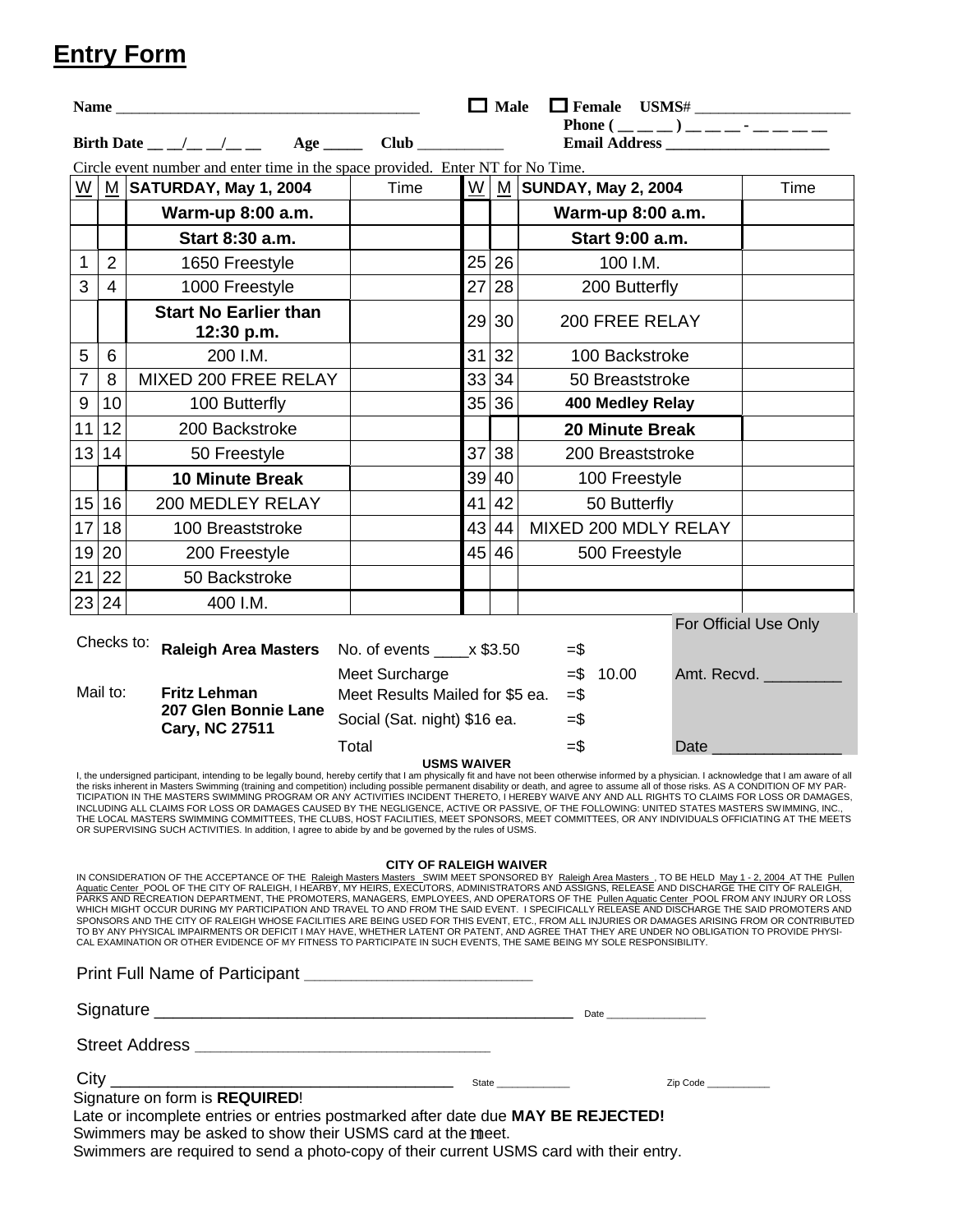# **Pullen Park**



# **Greenshields**